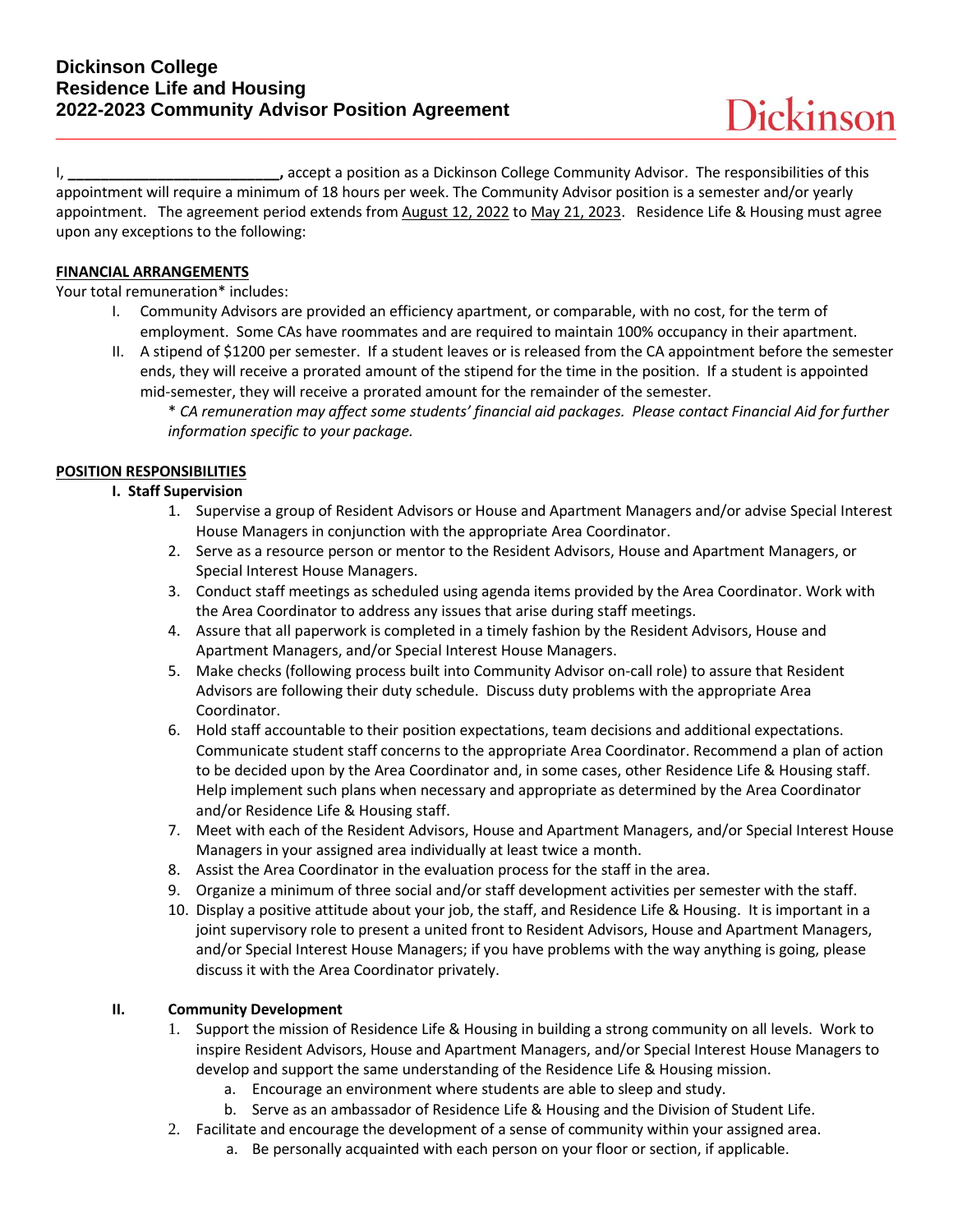- b. Be available and visible in your area.
- c. Be friendly and outgoing.
- d. Accept and keep confidences, maintain privacy.
- e. Visit students in their room as appropriate.
- f. Convey an openness and receptivity to all staff members and residents.
- g. Facilitate intellectual and social connections between residents and staff members.

### **III. Event Planning**

- 1. Coordinate the event planning process for your area.
	- a. Ensure that each staff member is meeting their event planning requirements.
- 2. Work collaboratively with the staff to plan and implement events as described in the Residence Life & Housing Connections Model.
	- a. Assume an active role in the event planning process.
	- b. Encourage programming that supports the mission of Residence Life and Housing.
	- c. Ensure that you are leading an appropriate amount of events to be set by your Area Coordinator.
	- d. Be available to assist with other staff members' events.
	- e. Attend at least 50% of your staff's events.
- 3. Submit all necessary paperwork (i.e. planning documents, evaluations) as scheduled.

# **IV. Required Attendance**

- 1. Arrive and depart campus in accordance with the dates outlined below:
	- a. August 12, 2022 Community Advisor Fall Training Check-In (arrive by 4:30pm)
		- b. December 19, 2022 Winter Break (depart after 2pm)
		- c. January 17, 2023 Return for January Training (arrive by 4:30pm)
		- d. May 21, 2023 End of Year (depart after 2PM) *\*\*\*Staff assigned duty through Commencement weekend\*\*\* \*\*\*Dates are subject to change\*\*\**
- 2. Attend weekly staff meetings every Tuesday evening from 8pm-10pm.
- 3. Attend one-on-one meetings as scheduled by your Area Coordinator.
- 4. Attend Community Advisor staff meetings.
- 5. Attend staff training and other activities required by Residence Life & Housing. These include, but are not limited to, Community Advisor Training and Retreat (August 12-15, 2022), Fall Training and First-Year Move In (August 16-26, 2022), Upperclass Move In (August 27-28, 2022), January Training (January 16- 20, 2023), and Spring Opening Weekend (January 21-22, 2023).
- 6. Be on campus throughout the academic year with the exception of Winter Break. The residential facilities will be open and Community Advisors will be on-call for the Fall Pause and Spring Vacation. Please discuss travel plans in advance with your Area Coordinator.
- 7. Actively participate in the recruitment and selection of Residence Life & Housing staff members, which will require weekend commitments in the spring semester.
- 8. Participate in an evaluation session each semester with the appropriate Area Coordinator.
- 9. Participate in all other job-related activities as assigned by the Area Coordinator.

#### **V. On Call Responsibilities**

- 1. Serve in a weekly on-call rotation with other Community Advisors beginning Monday morning through the following Monday morning.
- 2. Provide management and support to RA duty process, including calling each duty area nightly and communicating with and responding to requests of the Department of Public Safety and Student Life on Call staff.

#### **VI. Administrative Responsibilities**

- 1. Assist with the check-in and check-out process at the beginning and end of each semester.
- 2. Complete all assigned paperwork on time and deliver it to your Area Coordinator, as appropriate.
- 3. Visit the Residence Life & Housing office daily to check your mailbox.
- 4. Distribute all materials and notices to students in your mailbox the same day that you receive them or as requested.
- 5. While on call you will have access to a master key for residential facilities: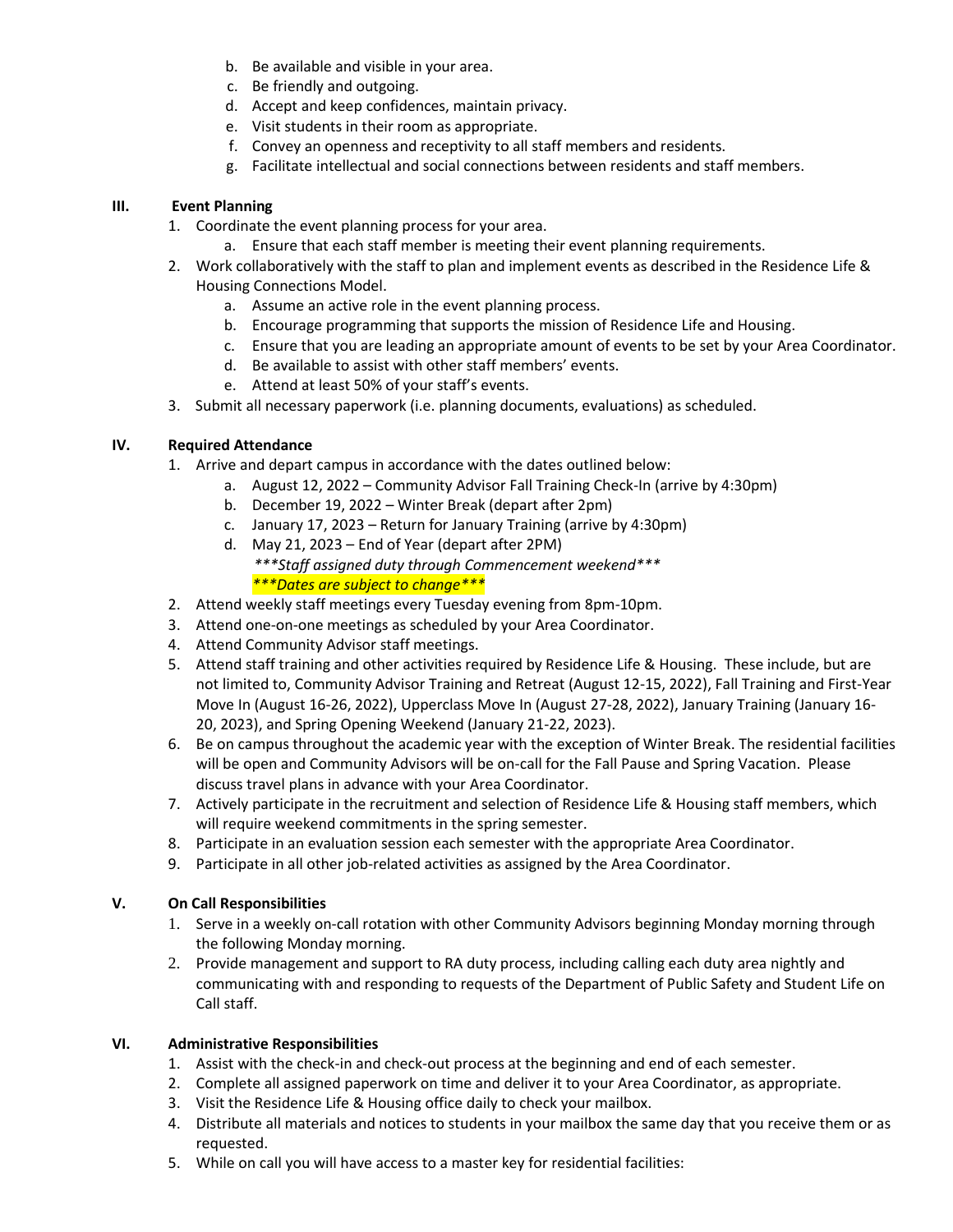- a. The master key is only to be used by a staff member to allow locked out residents admittance to their assigned rooms or in case of an emergency situation when you have explicit direction from the Area Coordinator or Student Life on Call staff.
- b. Keep the master key secured at all times when in your possession.
- c. Never lend the key to another student for any reason.
- 6. Assist with health and safety inspections
- 7. Assist with fire drills.
- 8. Walk your designated area once per week, identify and report any maintenance or safety concerns.

# **VII. General Responsibilities**

- 1. Consistently display a positive attitude toward fulfillment of the job expectations and responsibilities to residents, Residence Life & Housing staff, and other College offices with which you come into contact.
	- a. You are expected to be a good role model in all situations that you find yourself.
	- b. Demonstrate initiative, interest, enthusiasm, and cooperation with respect to job responsibilities.
	- c. Display a positive and caring attitude toward other staff and students.
- 2. Project yourself as a positive role model with the knowledge that the Community Advisor position is a recognized leadership position carrying with it a significant amount of responsibility to your fellow students and the College as a whole. Such responsibilities include the expectation that you will act in a professional manner at all times.
	- a. Display exemplary personal conduct in accordance with the College's Community Standards. If there is an allegation that you violated the College's Community Standards, you may be suspended with pay from your Residence Life & Housing position and/or relocated to another housing assignment pending the outcome of the investigation.
	- b. Immediately (within 24 hours) notify the Director of Residence Life and Housing of any personal conduct or allegation of personal conduct that is a violation of state law, college policy and/or procedure including Dickinson College community standards.
	- c. Communicate openly and honestly with the entire staff.
	- d. Help build a strong staff relationship.
	- e. Support fellow staff members through what you say and what you do.
	- f. Always speak positively about other team members and building staffs. If you have staff concerns, please talk to your Area Coordinator.
	- g. Everything that is said and done with the staff is to remain confidential.
	- h. Attend staff development activities.
	- i. Become acquainted with the resources available and refer students as necessary to College offices such as Student Leadership & Campus Engagement, Dean of Students, Wellness Center, Department of Public Safety, Academic Advising, Registrar, Financial Aid, and others.
	- j. Report issues of concern as appropriate (work orders, reports to DPS) and share information with your supervisor.
	- k. Be familiar with emergency protocols and assist in crisis situations as directed.
- 3. Work actively toward completing personal and professional goals.
- 4. Strive to achieve a positive balance between academic responsibilities, duties associated with the Community Advisor position, and the continuing maintenance and improvement of your personal wellbeing.

# **VIII. Specific Provisions**

- 1. Must be registered as a full-time student at least in their fifth semester (with at least 16 total credits earned).
- 2. Prior experience (at least one semester) as a Resident Advisor.
- 3. Maintain a minimum cumulative GPA of 2.75. If a CA falls below a 2.75 cumulative GPA, the CA may be granted one semester probationary period to raise the GPA, if after the semester of probationary status, the GPA is below a 2.75, the CA will be released from the position.
- 4. Take no more than 5 credits (this includes auditing courses) without approval from your Area Coordinator.
- 5. Hold no other job during the period of the contract unless approved by the Residence Life & Housing.
- 6. Limit participation in any on-campus or off-campus organization to the levels agreed upon by both you